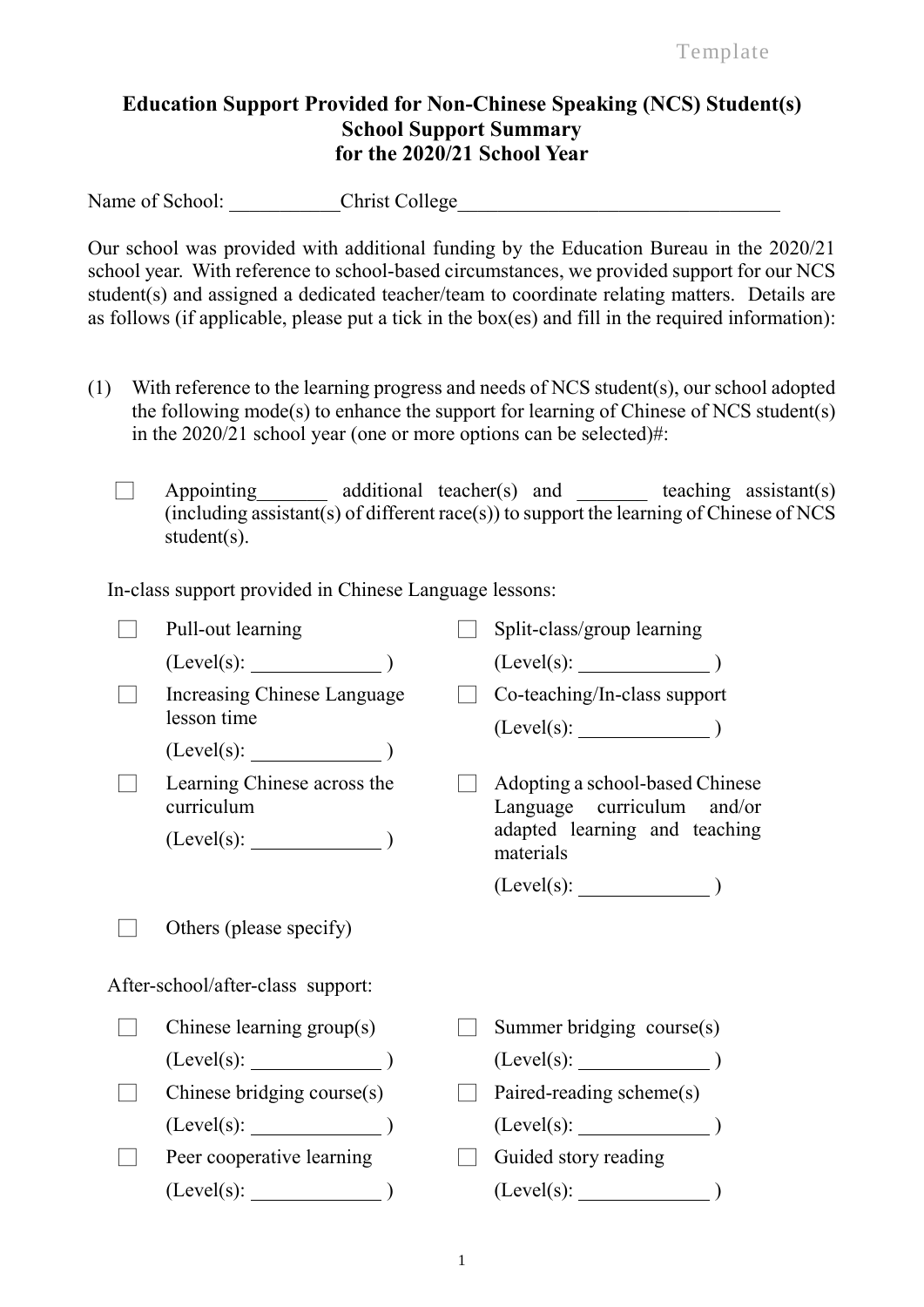| ○ Others (please specify): Employ a tutor to hold after-school Chinese Language |  |  |  |  |  |
|---------------------------------------------------------------------------------|--|--|--|--|--|
| Remedial Class (Form 2)                                                         |  |  |  |  |  |

| (2) Our school's measures for creating an inclusive learning environment included (one or |
|-------------------------------------------------------------------------------------------|
| more options can be selected)#:                                                           |

|  |  | Translating major school circulars/important matters on school webpage |  |  |
|--|--|------------------------------------------------------------------------|--|--|
|  |  |                                                                        |  |  |
|  |  |                                                                        |  |  |
|  |  |                                                                        |  |  |

 $\boxtimes$  Organising activities which promote cultural integration/raise sensitivity to diverse cultures and religions (please specify):

Mid Autumn Festival Activities and Chinese Luner Year Activities

 $\Box$  Providing opportunities for NCS students to learn and interact with their Chinesespeaking peers in school or outside school (e.g. engaging NCS students in uniform groups or community services) (please specify):

 $\mathcal{L}_\text{max} = \mathcal{L}_\text{max} = \mathcal{L}_\text{max} = \mathcal{L}_\text{max} = \mathcal{L}_\text{max} = \mathcal{L}_\text{max} = \mathcal{L}_\text{max} = \mathcal{L}_\text{max} = \mathcal{L}_\text{max} = \mathcal{L}_\text{max} = \mathcal{L}_\text{max} = \mathcal{L}_\text{max} = \mathcal{L}_\text{max} = \mathcal{L}_\text{max} = \mathcal{L}_\text{max} = \mathcal{L}_\text{max} = \mathcal{L}_\text{max} = \mathcal{L}_\text{max} = \mathcal{$ 

 $\mathcal{L}_\text{max} = \mathcal{L}_\text{max} = \mathcal{L}_\text{max} = \mathcal{L}_\text{max} = \mathcal{L}_\text{max} = \mathcal{L}_\text{max} = \mathcal{L}_\text{max} = \mathcal{L}_\text{max} = \mathcal{L}_\text{max} = \mathcal{L}_\text{max} = \mathcal{L}_\text{max} = \mathcal{L}_\text{max} = \mathcal{L}_\text{max} = \mathcal{L}_\text{max} = \mathcal{L}_\text{max} = \mathcal{L}_\text{max} = \mathcal{L}_\text{max} = \mathcal{L}_\text{max} = \mathcal{$ 

 $\Box$  Other measure(s) (please specify):

(3) Our school's measures for promoting home-school cooperation with parents of NCS student(s) included (one or more options can be selected)#:

 $\Box$  Appointing assistant(s) who can speak English and/or other language(s) facilitating the communication with parents of NCS student(s)

- $\Box$  Discussing the learning progress (including learning of Chinese) of NCS student(s) with their parents on a regular basis
- $\triangledown$  Providing parents of NCS student(s) with information on school choices/further studies/career pursuits for their children
- $\Box$  Explaining to parents of NCS student(s) and emphasising the importance for their children to master the Chinese language
- $\Box$  Other measure(s) (please specify):
- [#: The support measures mentioned in Parts (1) to (3) above are for reference only. Depending on the different learning progress and needs of NCS student(s) of each school year, as well as allocation of school resources, our school will adjust the support measures concerned.]

For further enquiries about the education support our school provides for NCS student(s), please contact (Li Cheuk Hang) at (2635-3330).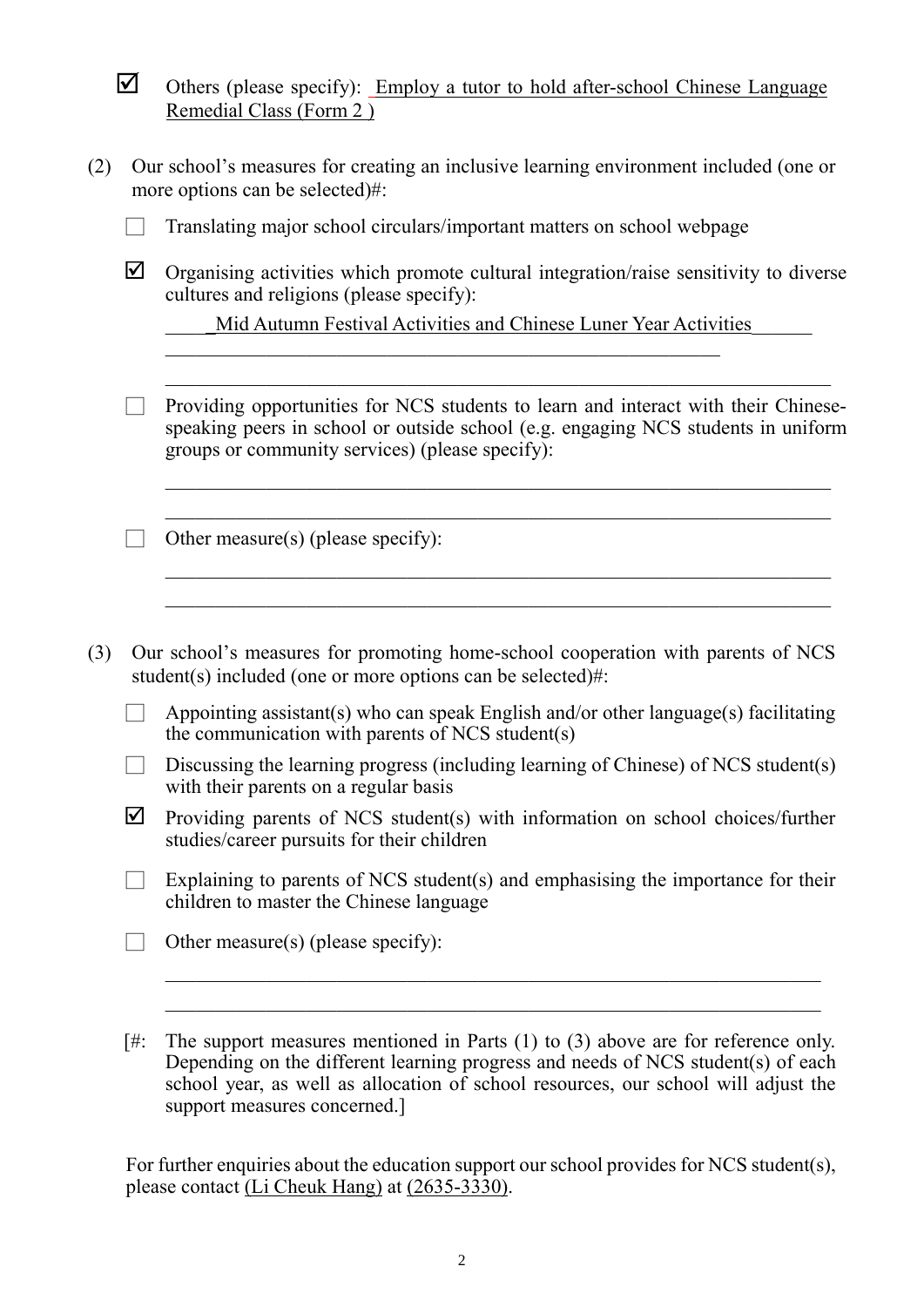## 2020/21 學年 為非華語學生提供的教育支援 學校支援摘要

本校在 2020/21 學年獲教育局提供額外撥款,並配合校本情況,為該學年 錄取的非華語學生提供支援。有關支援由專責教師/小組統籌。詳情如下 (如適用,請在方格內加上「√」號,並填寫所需資料):

- (一) 本校按非華語學生的學習進度和需要,在2020/21學年採用以下方 式加強支援他們的中文學習 (可選多於一項)#:
	- 聘請\_\_\_\_\_\_ 名額外教師及 \_\_\_\_\_\_ 名教學助理(包括不同種族的  $\mathcal{L}^{\mathcal{A}}$ 助理),以支援非華語學生學習中文。

中文科課堂上提供的支援:

|                      | 抽離學習<br>(年級:_________________) |  | 分組/小組學習<br>(年級:______________                     |  |  |  |  |
|----------------------|--------------------------------|--|---------------------------------------------------|--|--|--|--|
|                      | 增加中文課節                         |  | 協作/支援教學                                           |  |  |  |  |
|                      | 跨學科中文學習<br>(年級: )              |  | 採用校本中國語文課程及/或<br>經調適的學與教材料<br>(年級:______________) |  |  |  |  |
|                      | 其他(請說明):                       |  |                                                   |  |  |  |  |
| 課後提供的支援:             |                                |  |                                                   |  |  |  |  |
|                      | 中文學習小組<br>(年級:                 |  | 暑期銜接課程<br>(年級:_____________                       |  |  |  |  |
|                      | 中文銜接課程<br>( 年級 :               |  | 伴讀計劃<br>( 年級 :                                    |  |  |  |  |
|                      | 朋輩合作學習<br>(年級:) しゅうしょう しょうしょう  |  | 故事導讀<br>( 年級 :                                    |  |  |  |  |
| $\blacktriangledown$ | 級)                             |  | 其他(請說明):聘請具中文教學經驗導師作課後輔導(中二                       |  |  |  |  |